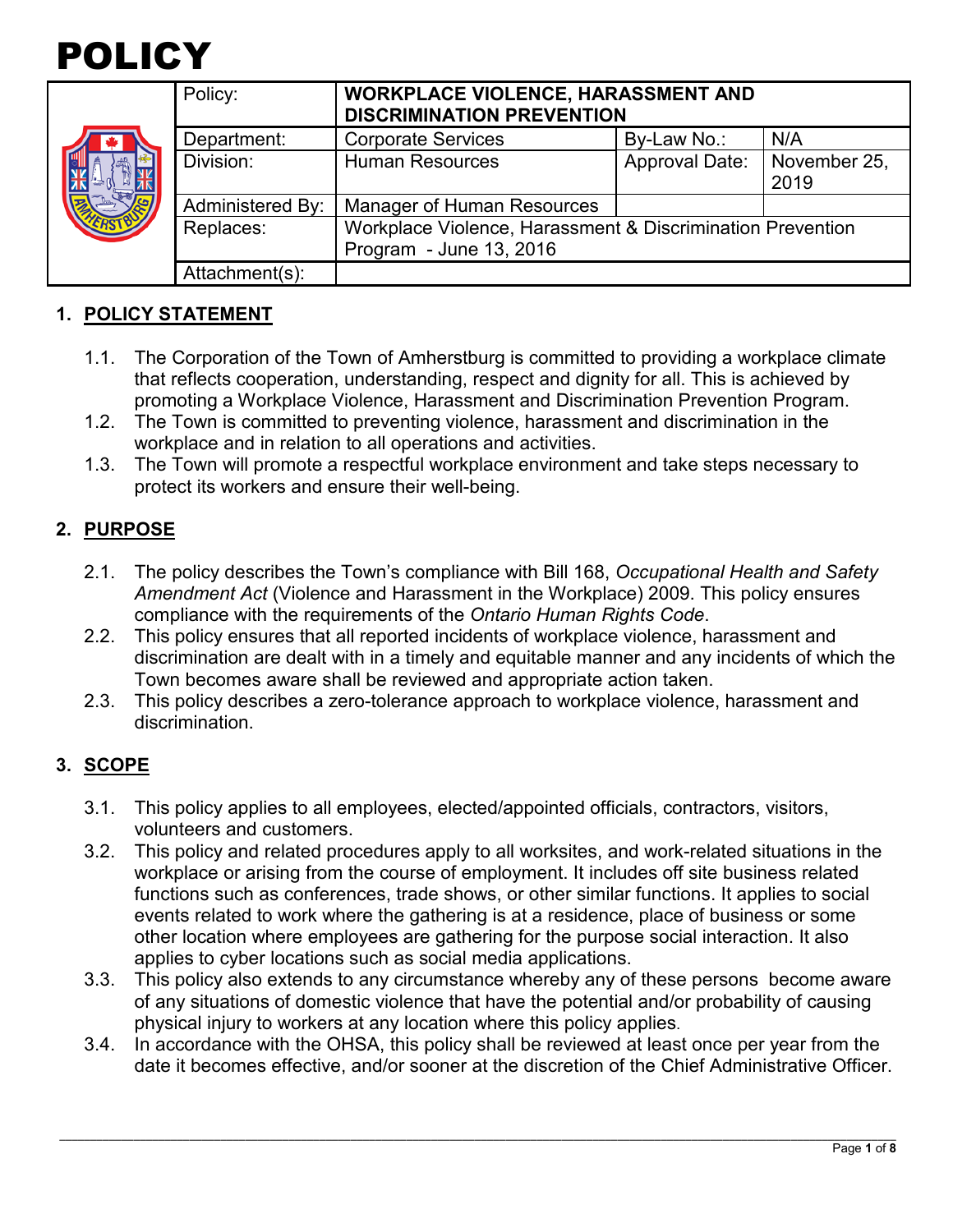# **4. DEFINITIONS**

- 4.1. **Cyber Bullying, Cyber Harassment, Cyber Stalking:** refers to tormenting, threatening, intimidating, harassing, humiliating, actions against a person using an electronic medium such as the internet, a cell phone, interactive and/or digital technology.
- 4.2. **Discrimination** is making a distinction or choice that limits the access of individuals and/or groups to opportunities based on the prohibited grounds described in the Human Rights Code. Grounds for discrimination include: race, national or ethnic origin, colour, religion, age, sex, sexual orientation, gender identity or expression, marital status, family status, disability, genetic characteristics or a conviction for which a pardon has been granted or a record suspended.
- 4.3. **Domestic Violence** is widely understood to be a pattern of behaviour used by one person to gain power and control over another person with whom he/she has or has had an intimate relationship. This pattern of behaviour may include physical violence, sexual, emotional and/or psychological intimidation, verbal abuse, stalking, and using electronic devices to harass and control. Harassment and violence arising from personal relationships outside the workplace could potentially expose a worker (victim/worker and others in the workplace) to physical injury in the workplace.
- 4.4. **EAP** refers to the Employee Assistance Program offered by the Town of Amherstburg for counselling and support services.
- 4.5. **Employee** for the purpose of this policy refers to any person (or group thereof) who supplies services to the Town for wages or in an unpaid capacity including any union or non-union, regular or temporary, full-time, part-time, seasonal or casual, co-op or intern, volunteer or committee member.
- 4.6. **Investigator** refers to the person or persons responsible for carrying-out the inquiry or examination of any incidents or allegations related to complaints of violence, harassment or discrimination.
	- 4.6.1. The department, division or area Supervisor/ Manager may be designated as the Investigator for informal investigations;
	- 4.6.2. For formal investigations, the Investigator will be appointed by Human Resources and may include another member of management, a Human Resources representative, an independent  $3<sup>rd</sup>$  party, or other persons as deemed necessary by Human Resources.
- 4.7. JHSC refers to the Town's Joint Health and Safety Committee.<br>4.8. OHSA is the Occupational Health and Safety Act.
- **OHSA** is the Occupational Health and Safety Act.
- 4.9. **Ontario Human Rights Code** is a provincial anti-discrimination law that applies to workplaces, housing, services, facilities, and to contracts or agreements. People have the right to equal treatment and opportunities, without discrimination or harassment, in the areas covered by the Code.
- 4.10. **Poisoned Environment** is a work environment spoiled by harassment or discrimination. It is not necessarily directed toward an individual, but creates an environment that is intimidating, hostile, humiliating or offensive and may interfere with work performance.
- 4.11. **Prohibited Grounds** as defined by the Ontario Human Rights Code, refers to race, national or ethnic origin, colour, ancestry, religion, age, sex (including childbirth and pregnancy), gender identity, gender expression, sexual orientation, marital status, family status, mental or physical disability (including previous or present alcohol dependence), and pardoned conviction.
- 4.12. **Workplace** as defined by OHSA, means any land, premises, location or thing, at, on, in or near where a worker works. It includes all areas referenced in the **Scope** section of the Policy.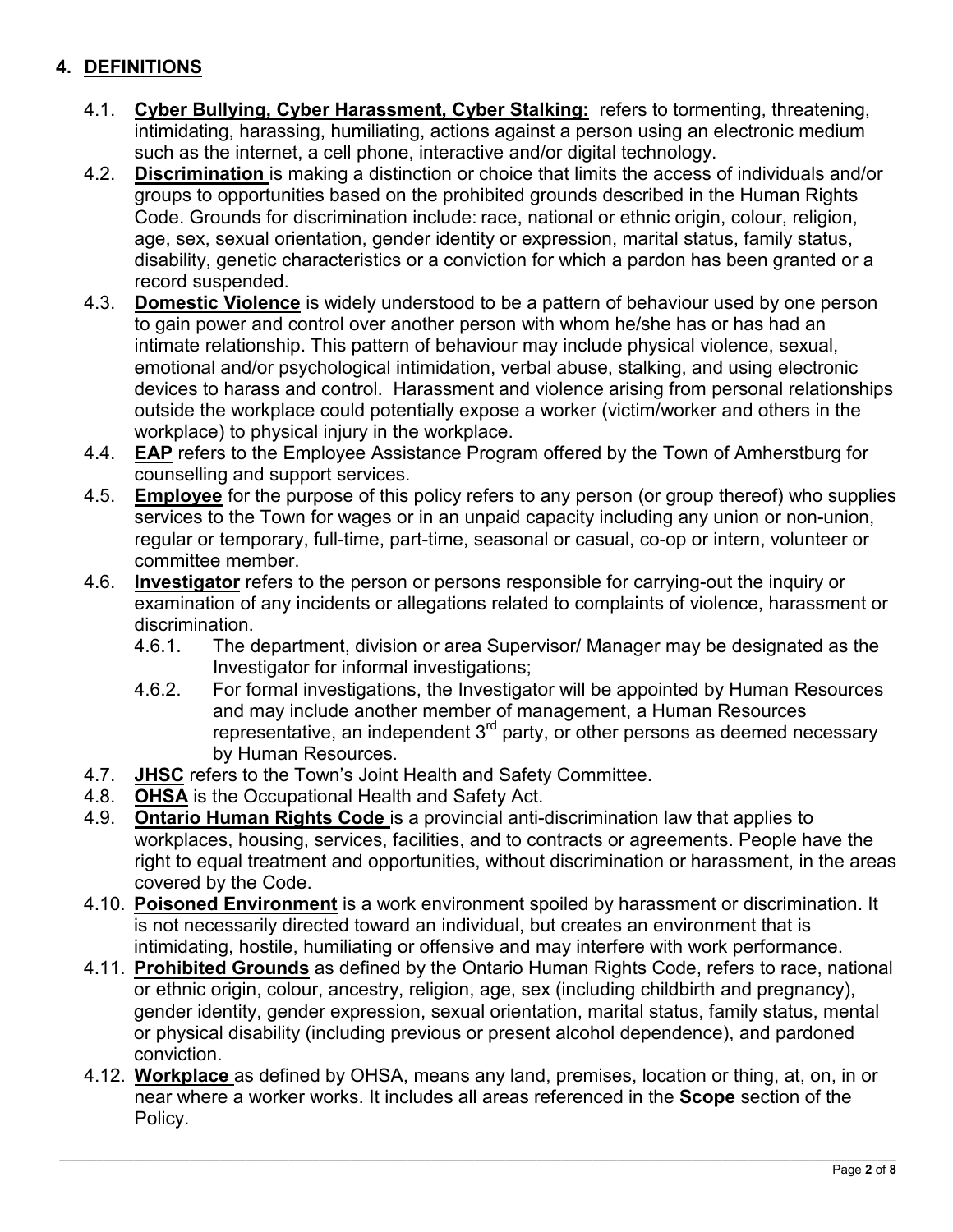- 4.13. **Workplace Harassment** according to the OHSA is defined as "engaging in a course of vexatious comment or conduct against a worker in a workplace that is known or ought reasonably to be known to be unwelcome". Where harassment is based on one of the protected grounds, it is also covered by the Ontario Human Rights Code. Workplace Harassment does not include performance management, but may include:
	- 4.13.1. Behaviour that intimidates, isolates or even discriminates against the targeted individual(s);
	- 4.13.2. Unwelcome words that are known or should be known to be offensive, embarrassing, humiliating or demeaning to a worker or group of workers in a workplace;
	- 4.13.3. Making remarks, jokes or innuendos that demean, ridicule, intimidate, or offend;
	- 4.13.4. Displaying, posting or circulating offensive pictures or materials in print or electronic format including social media postings, with any information obtained in the workplace (including names or events);
	- 4.13.5. Bullying, acts that could "mentally" hurt or isolate a person in the workplace. It can involve negative physical contact, repeated incidents or a pattern of behaviour that is intended to intimidate, offend, degrade or humiliate a particular person or groups of people. The assertion of power through aggression;
	- 4.13.6. Repeated offensive or intimidating phone calls or e-mails; or
	- 4.13.7. Workplace sexual harassment.

### 4.14. **Workplace Sexual Harassment** means:

- 4.14.1. Engaging in a course of vexatious comment or conduct against a worker in a workplace because of sex, sexual orientation, gender identity or gender expression, where the course of comment or conduct is known or ought reasonably to be known to be unwelcome, or
- 4.14.2. Making a sexual solicitation or advance where the person making the solicitation or advance is in a position to confer, grant or deny a benefit or advancement to the worker and the person knows or ought reasonably to know that the solicitation or advance is unwelcome;
- 4.14.3. Workplace sexual harassment may include:
	- 4.14.3.1. Asking questions, talking, or writing about sexual activities;
	- 4.14.3.2. Rough or vulgar humour or language related to sexuality, sexual orientation or gender;
	- 4.14.3.3. Displaying or circulating pornography, sexual images, or offensive sexual jokes in print or electronic form;
	- 4.14.3.4. Leering or inappropriate staring;
	- 4.14.3.5. Invading personal space;
	- 4.14.3.6. Unnecessary physical contact, including inappropriate touching;
	- 4.14.3.7. Demanding hugs, dates, or sexual favours;
	- 4.14.3.8. Making gender-related comments about someone's physical characteristics, mannerisms, or conformity to sex-role stereotypes; or,
	- 4.14.3.9. Verbally abusing, threatening or taunting someone based on gender or sexual orientation; or threatening to penalize or otherwise punish a worker if they refuse a sexual advance.
- 4.15. **Workplace Violence** as defined by OHSA, means the exercise, or attempt to exercise physical force by a person against a worker, in a workplace, that causes or could cause physical injury to the worker, a statement or behaviour that a worker could reasonably interpret as a threat to exercise physical force against the worker in a workplace, that could cause physical injury to the worker. This definition is broad enough to include acts that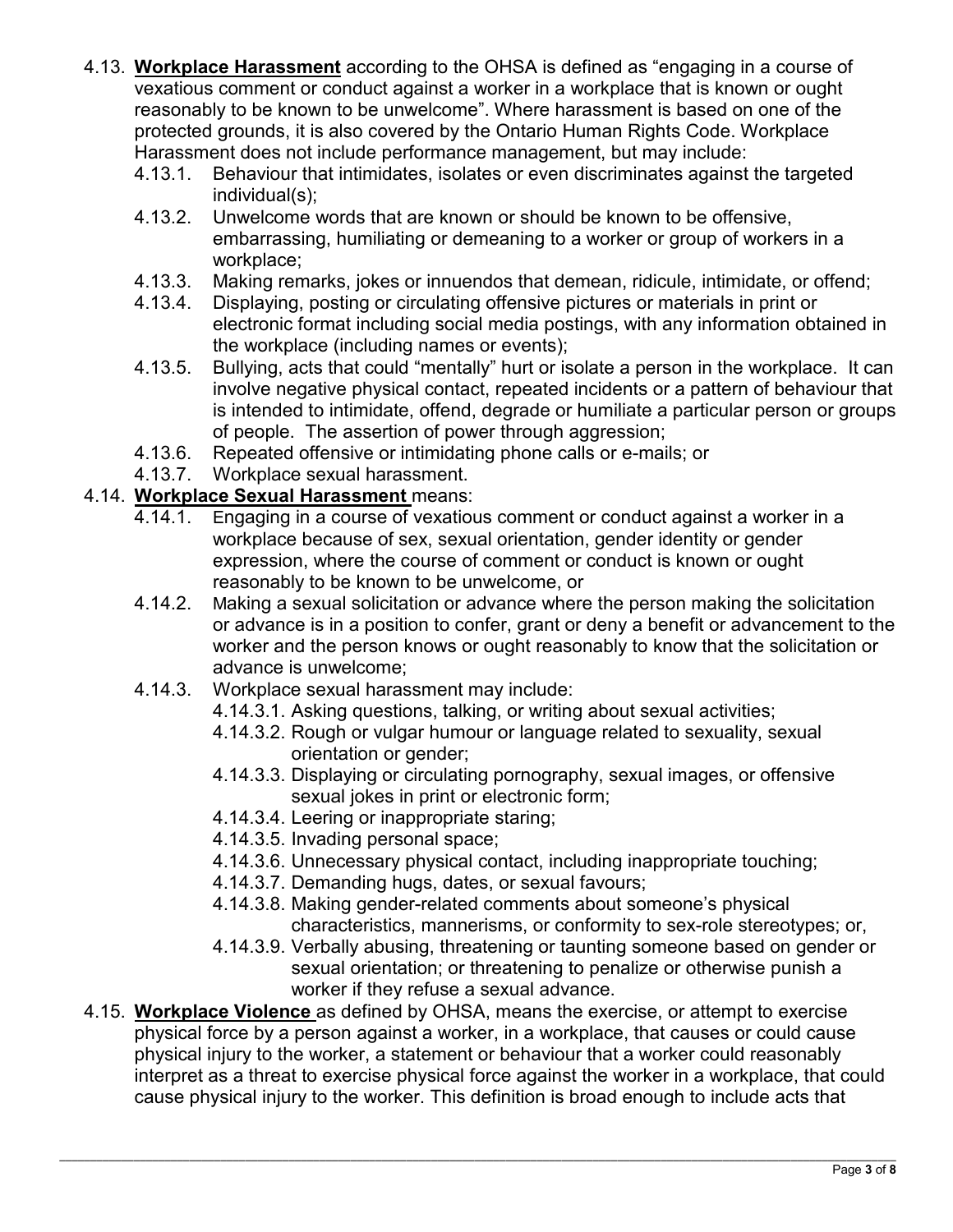would constitute offences under the Criminal Code of Canada. Workplace violence may include:

- 4.15.1. **Physical Attacks:** Includes hitting, shoving, pushing or kicking the victim, or inciting a physical attack from another source.
- 4.15.2. **Threatening Behaviour:** Actions that intimidate or threaten another person (e.g. shaking fists, destroying property, or throwing objects.)
- 4.15.3. **Verbal or Written Threats:** Any expression of an intent to inflict harm, including:
	- a. Direct threat: Clear and explicit communication which distinctly indicates that the potential offender intends to do harm.
	- b. Conditional threats: Involve a condition to threaten if something is not done to please the perpetrator.
	- c. Veiled threats: Usually involve body language or behaviours that leave little doubt in the mind of the victim that the perpetrator intends harm.
- 4.16. **Zero Tolerance** for the purpose of this policy means a very strict, uncompromising enforcement of rules.

Other common definitions, acronyms, and terms are available in the Glossary located on the Town's Policies webpage.

# **5. INTERPRETATIONS**

Any reference in this policy to any statute or any section of a statute shall, unless expressly stated, be deemed to be reference to the statute as amended, restated or re-enacted from time to time. Any references to a by-law or Town policy shall be deemed to be a reference to the most recent passed policy or by-law and any replacements thereto.

# **6. GENERAL CONDITIONS**

# 6.1. **Promoting a Respectful Workplace Culture**

- 6.1.1. The Town will define and communicate expectations by reviewing and discussing relevant policies and procedures on an annual basis.
- 6.1.2. Employees of the Town will demonstrate respectful behaviour, personal integrity and professionalism by practicing fairness and understanding, demonstrating respect for individual rights and differences and encouraging accountability for one's actions.
- 6.1.3. A respectful workplace:
	- a. Is inclusive
	- b. Values diversity
	- c. Clearly communicates expectations around behaviour
	- d. Promotes employee health and safety
	- e. Provides resources and training to resolve disputes
	- f. Strives for improvement
	- g. Has open channels of communication
	- h. Has a welcoming environment
	- i. Offers opportunities for employee engagement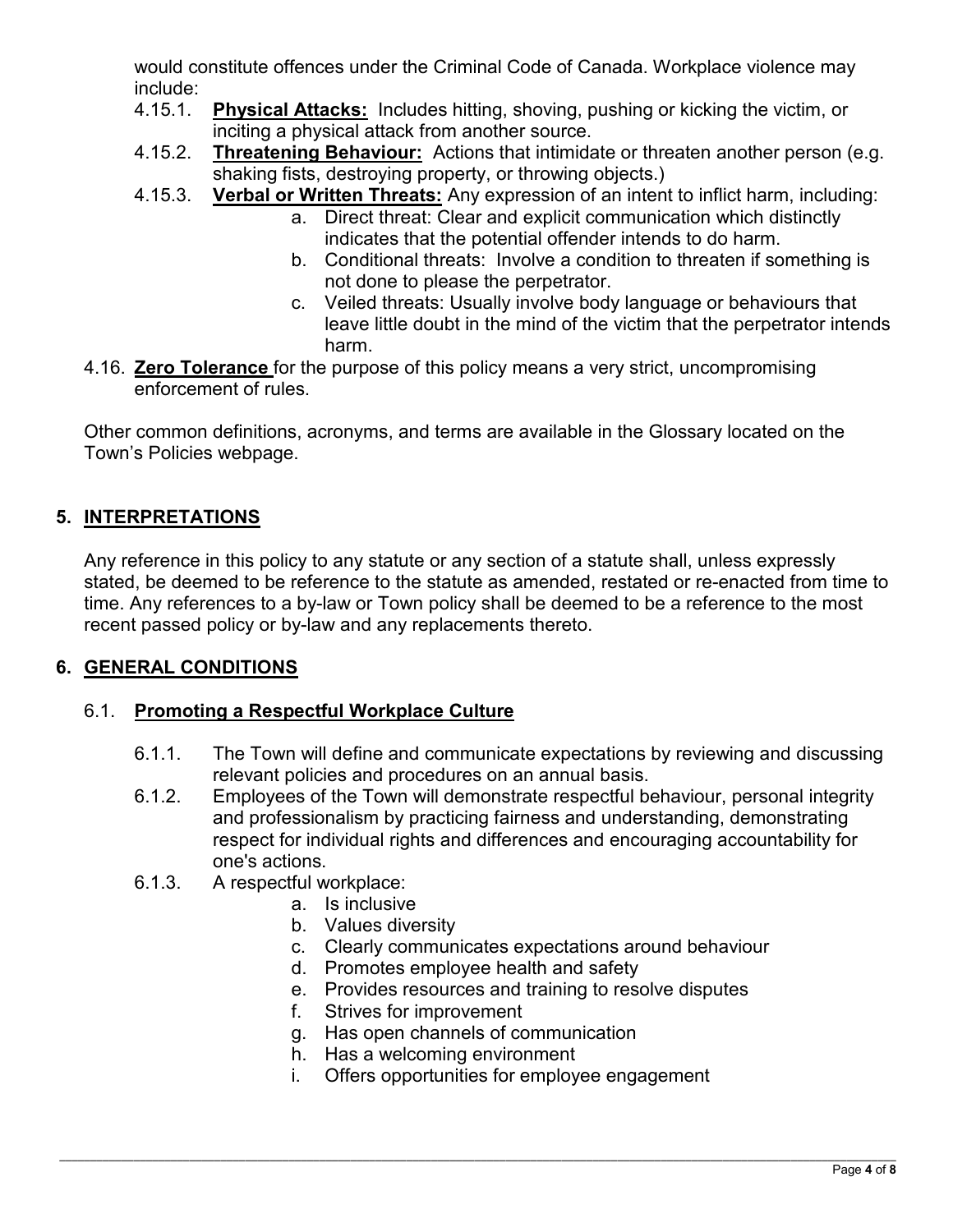### 6.2. **Violence Risk Assessment and Reassessment**

- 6.2.1. A risk assessment for potential workplace violence will be conducted annually at each worksite in consultation with the JHSC. Consideration shall be given to the following risk factors:
	- 6.2.1.1. Areas of premises that are accessible to the public, or not secured against unauthorized entry.
	- 6.2.1.2. Employees who:
		- a. Work alone;
		- b. Travel and/or work off-site;
		- c. Handle cash or other valuables.
		- d. Engage in activities where clients, the public, or others may become angry or aggressive.
		- e. Work in remote locations.
		- f. Work outside of regular hours.
	- 6.2.1.3. Building and parking lot security, access, egress, visibility and lighting.
	- 6.2.1.4. Entrapment sites on premises.
	- 6.2.1.5. Communication systems.
- 6.2.2. The risk of violence will be reassessed where any changes in the work or the environment arise, or if events occur, such as an incident of workplace violence, or new information becomes available that may affect the accuracy of the assessment.

### 6.3. **Training**

- 6.3.1. All employees shall receive training on the workplace violence, harassment and discrimination prevention program and procedures at the time of hire and at least every two (2) years thereafter.
	- 6.3.1.1. Additional training will be provided as needed, where conditions change that result in revisions to the violence, harassment and discrimination prevention policy, program and procedures.
	- 6.3.1.2. Training will also be provided, where appropriate, to employees who change positions.

### 6.4. **Confidentiality**

- 6.4.1. The Town will take all reasonable measures to protect the privacy of individuals involved in workplace violence and/or harassment, and to ensure that complainants and respondents are treated fairly and respectfully.
- 6.4.2. The Town will ensure that identifying information about any individuals involved will not be disclosed unless the disclosure is necessary for the purposes of investigating or taking corrective action with respect to the incident or complaint, or is otherwise required by law.
- 6.4.3. Information will be shared on a need to know basis only and all individuals involved in the investigative process will be expected to maintain the confidentiality of any and all information received.
- 6.4.4. The results of an investigation conducted into incidents and complaints of workplace harassment, and any report created in the course of or for the purposes of the investigation, are not a report respecting occupational health and safety for the purposes of subsection 25 (2).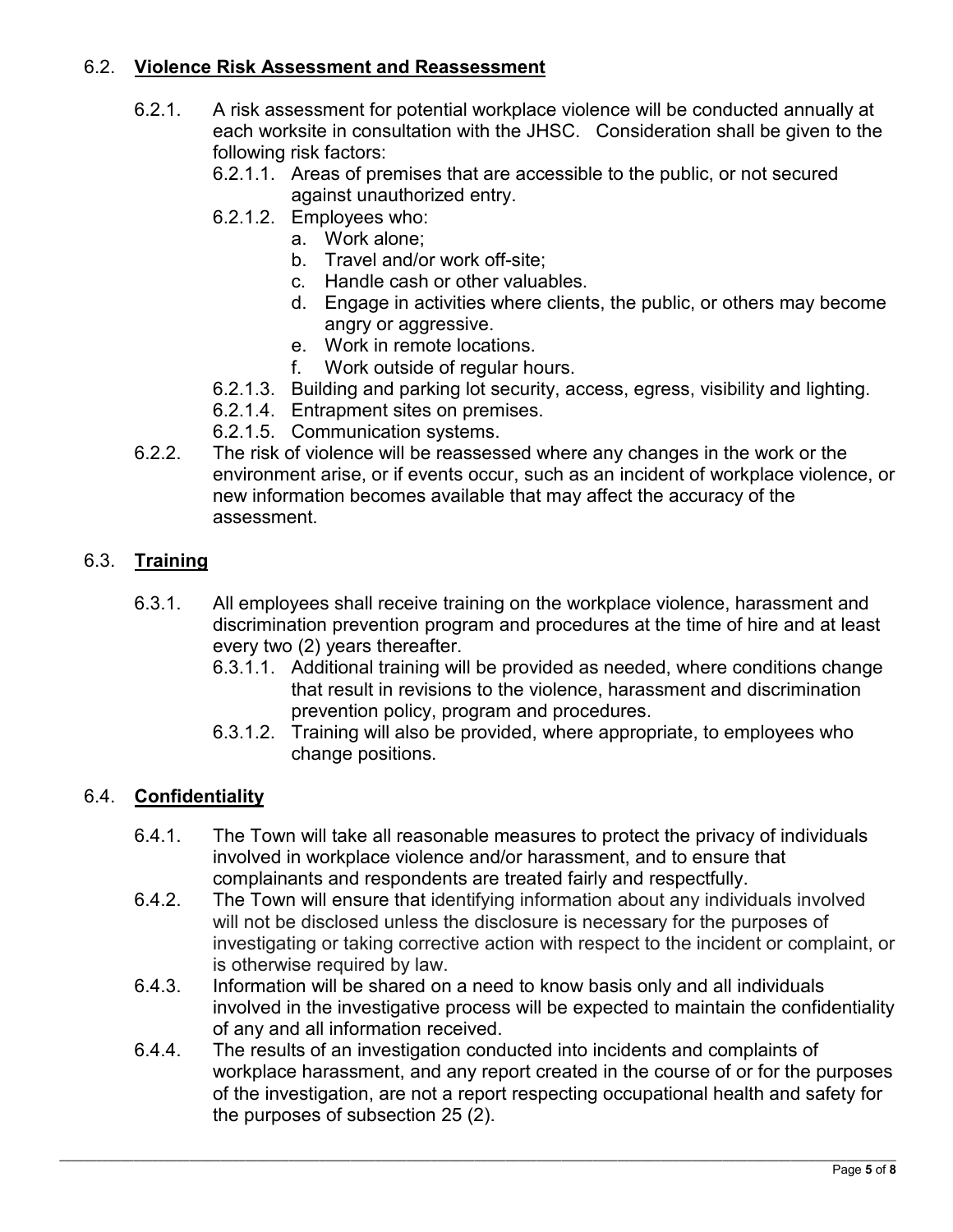6.4.5. The Town will provide the services of EAP as necessary to any employee who is a victim of violence, harassment, or discrimination.

### 6.5. **Fraudulent or Malicious Complaints**

- 6.5.1. Fraudulent or malicious complaints relating to violence, harassment and discrimination against employees will not be tolerated.
	- 6.5.1.1. Unfounded or frivolous allegations of violence, harassment or discrimination may cause significant damage to both the accused person and to the Town.
- 6.5.2. If it is determined by the Town that any employee has knowingly made false statements regarding an allegation of violence, harassment, or discrimination, immediate disciplinary action will be taken.
	- 6.5.2.1. As with any case of dishonesty, disciplinary action may include immediate dismissal without notice.

### 6.6. **Managing and/or Coaching**

- 6.6.1. Counselling, performance appraisals, work assignments, and the implementation of disciplinary actions are not forms of harassment.
	- 6.6.1.1. This policy does not restrict management's responsibilities in these areas.

### 6.7. **Special Circumstances**

- 6.7.1. Should an employee have a legal court order (e.g. restraining order, or "nocontact" order) against another individual and the employee feels the aggressor is unlikely to attempt to contact the employee at the Town, the employee may, at his/her discretion, notify his or her Supervisor and supply a copy of the order to the Human Resources division. Should the employee strongly feel that the aggressor may attempt to contact the employee at the Town in direct violation of the court order, the employee must notify his or her Supervisor and provide a copy of the order to the Human Resources division.
	- 6.7.1.1. Such information shall be kept confidential except in cases where the information needs to be shared with the supervisor, or other appropriate employees to ensure the safety of the affected employee and other employees of the Town.
- 6.7.2. In cases where criminal proceedings are forthcoming, the Town will assist police agencies, lawyers, insurance companies, and courts to the extent possible and allowed under current law.

# **7. RESPONSIBILITIES**

- 7.1. In order to comply with duties identified in the OHSA, the following responsibilities are determined to apply specifically for the protection of Town of Amherstburg employees from potential exposure to workplace violence.
	- 7.1.1. **Council** has the authority and responsibility to:
		- 7.1.1.1. Ensure adequate human and financial resources are made available to Administration to meet the prescribed requirements of the OHSA and corresponding regulations.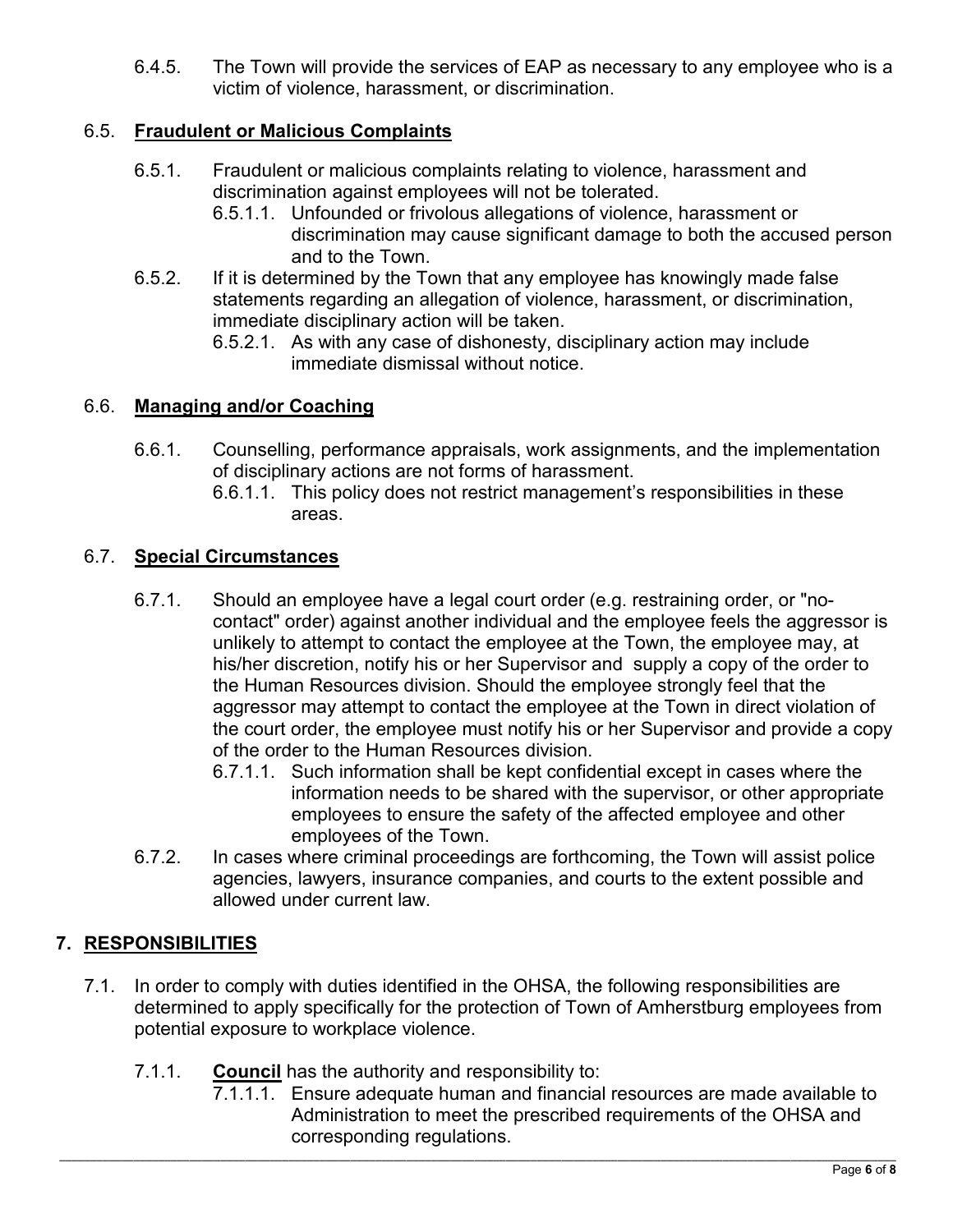- 7.1.2. **SMT, Managers, and Supervisors** have the authority and responsibility to:
	- 7.1.2.1. Ensure the workplace violence, harassment and discrimination prevention policy is prepared, posted, reviewed annually, and training is provided to all employees on the policy and procedures.
	- 7.1.2.2. Assess the risks of workplace violence that may arise from the nature of the workplace, the type of work, or the conditions of work.
	- 7.1.2.3. Provide information to a worker, including personal information, related to a risk of workplace violence from a person with a history of violent behaviour if the worker can be expected to encounter that person in the course of work, and the risk of workplace violence is likely to expose the worker to physical injury.
	- 7.1.2.4. Take every precaution reasonable in the circumstances, which shall include taking all steps and corrective actions necessary for the protection of workers, if the employer becomes aware, or ought reasonably to be aware, that domestic violence would likely expose a worker to physical injury that may occur in the workplace.
	- 7.1.2.5. For contractors, visitors, and volunteers interacting with Town staff or within Town owned facilities, information on the Violence, Harassment and Discrimination Prevention policy and procedures shall be posted in a visible location in all public facilities of the Town and, where appropriate, otherwise provided.
	- 7.1.2.6. Ensure that all incidents of alleged or actual violence, harassment or discrimination are promptly reported, documented, investigated, and that necessary corrective actions are taken.
- 7.1.3. **Human Resources** has the authority and responsibility to:
	- 7.1.3.1. Ensure that workers receive information and training on the workplace violence, harassment and discrimination prevention policy and procedures.
	- 7.1.3.2. Ensure that incidents of workplace violence, harassment and discrimination are investigated in accordance with this policy and procedures.
	- 7.1.3.3. Document and retain records of all incidents in accordance with the Town's records retention policy.
- 7.1.4. **Employees** have the responsibility to:
	- 7.1.4.1. Create and maintain a work environment that is free from violence, harassment or discrimination.
	- 7.1.4.2. Follow the policy and procedures regarding violence, harassment and discrimination prevention.
	- 7.1.4.3. Promptly report to their Supervisor, Manager, or Human Resources any incidents of alleged or actual violence, harassment or discrimination

# **8. REFERENCES AND RELATED DOCUMENTS**

- 8.1. Occupational Health & Safety Act, R.S.O. 1990, c.O.1 (as amended)
- 8.2. Bill 168, Occupational Health and Safety Amendment Act (Violence and Harassment in the Workplace (2009)
- 8.3. Ontario Ministry of Labour Workplace Violence and Workplace Harassment